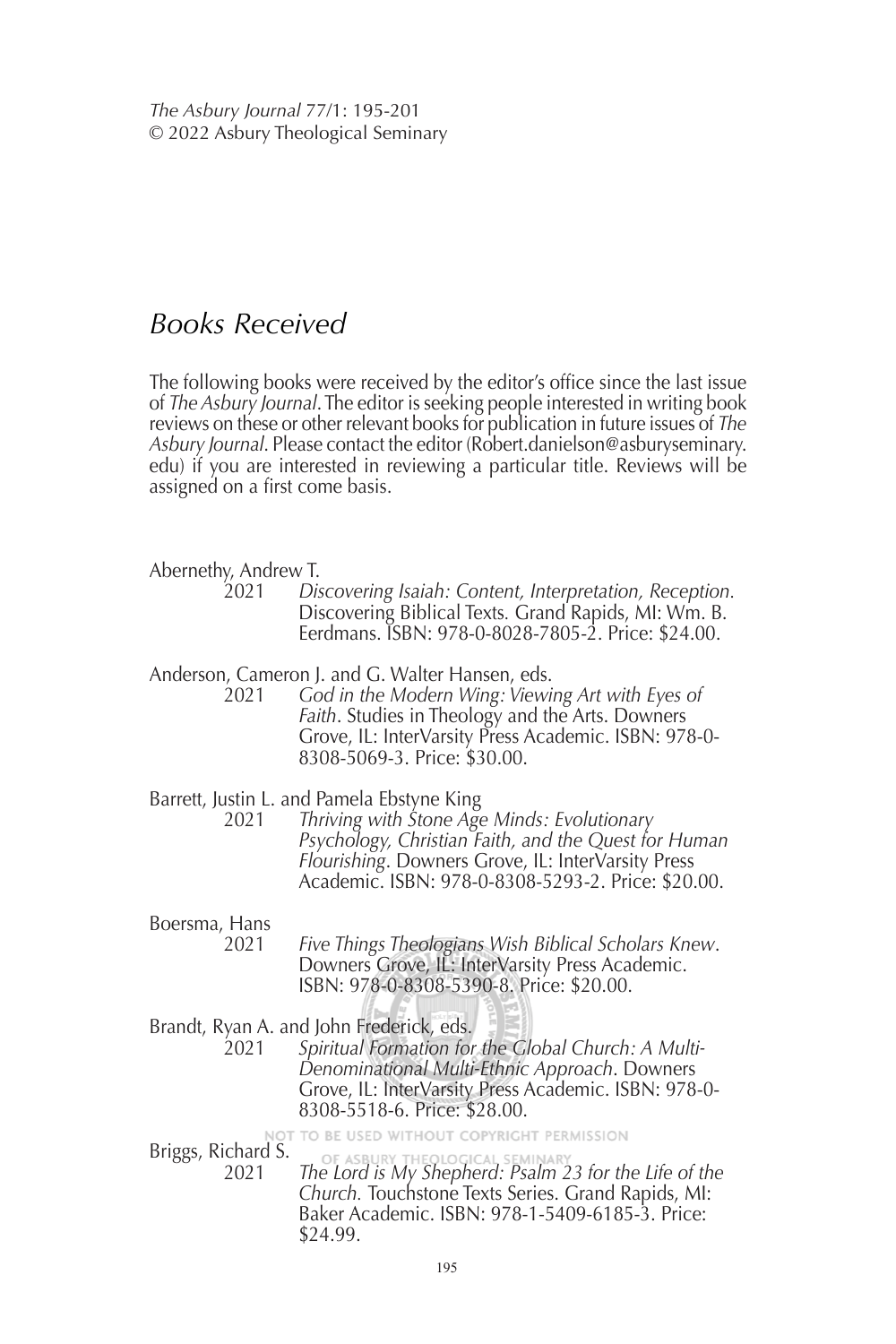Bruner, Frederick Dale

2021 *The Letter to the Romans: A Short Commentary.* Grand Rapids, MI: Wm. B. Eerdmans. ISBN: 978-0-8028- 7943-1. Price: \$26.99.

### Byrd, Aimee

 2022 *The Sexual Reformation: Restoring the Dignity and Personhood of Man and Woman.* Grand Rapids, MI: Zondervan Reflective. ISBN: 978-0-310-12564-8. Price: \$19.99.

Cerone, Jacob N. and Matthew C. Fisher

2021 *Daily Scriptures: 365 Readings in Hebrew, Greek, and Latin.* Grand Rapids, MI: Wm. B. Eerdmans. ISBN: 978- 0-8028-7893-9. Price: \$34.99.

### Crowe, Brandon D.

2021 *Why Did Jesus Live a Perfect Life?: The Necessity of Christ's Obedience for Our Salvation.* Grand Rapids, MI: Baker Academic. ISBN: 978-1-5409-6250-8. Price: \$22.99.

## Dixon, Rob<br>2021

*Together in Ministry: Women and Men in Flourishing Partnerships*. Downers Grove, IL: InterVarsity Press *Academic. ISBN: 978-1-5140-0070-0. Price:* \$22.00.

### Edwards, James R.

- 2021 *From Christ to Christianity: How the Jesus Movement Became the Church in Less Than a Century.* Grand Rapids, MI: Baker Academic. ISBN: 978-1-5409-6140- 2. Price: \$27.99.
- Fleming, Jody B.
	- 2021 *Wesleyan Pneumatology, Pentecostal Mission, and the*  Missio Dei*.* Lanham, MD: Lexington Books. ISBN: 978- 1-7936-1196-3. Price: \$32.99.
- Glanville, Mark R. and Luke Glanville 2021 *Refuge Reimagined: Biblical Kinship in Global Politics*.Downers Grove, IL: InterVarsity Press Academic. ISBN: 978-0-8308-5381-6. Price: \$28.00.

### Goldingay, John

2021 *The Book of Jeremiah.* The New International Commentary on the Old Testament*.* Grand Rapids, MI: Wm. B. Eerdmans. ISBN: 978-0-8028-7584-6. Price: NOT \$75.00 SED WITHOUT COPYRIGHT PERMISSION

OF ASBURY THEOLOGICAL SEMINARY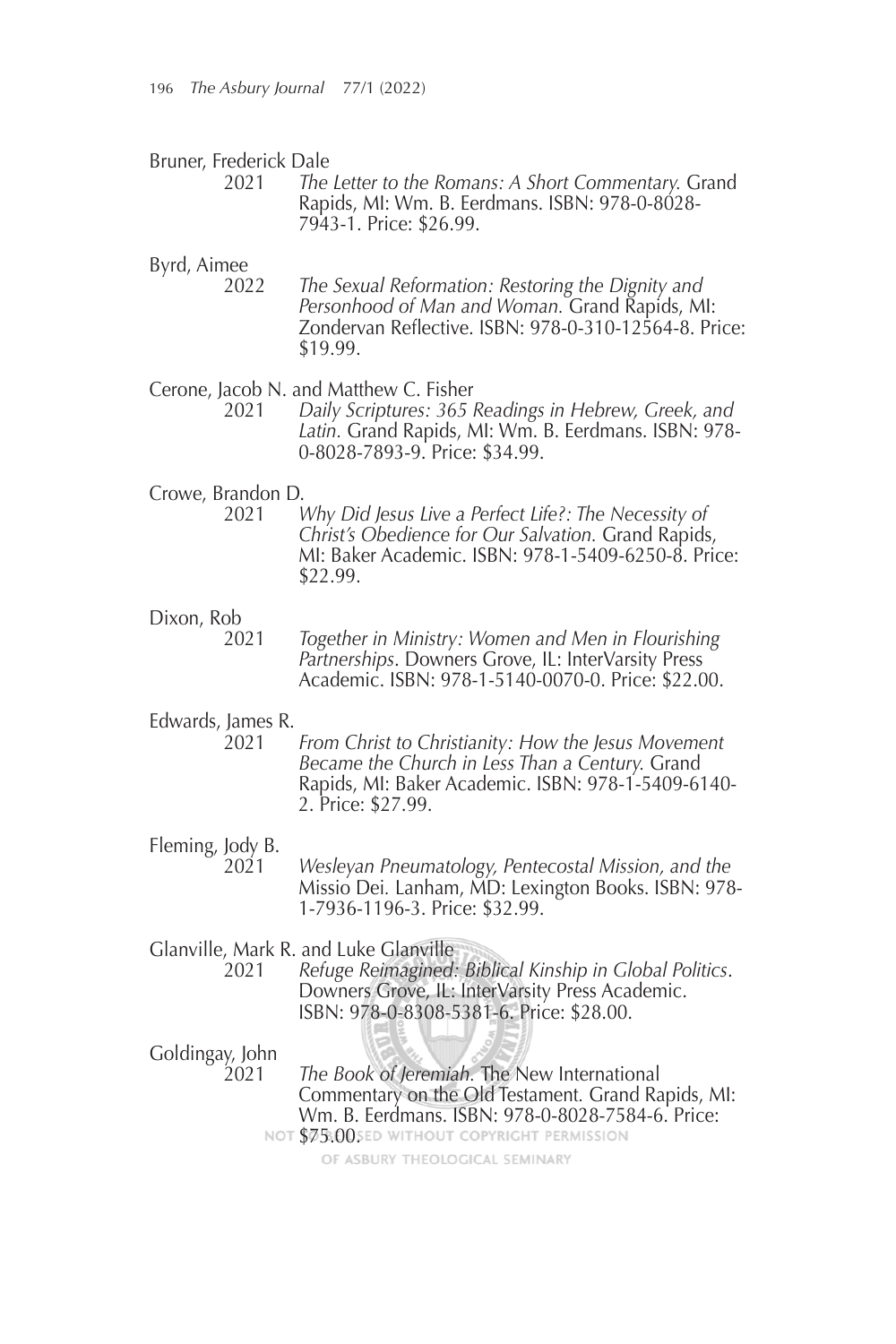| Graves, Michael<br>2021      | How Scripture Interprets Scripture: What Biblical<br>Writers Can Teach Us about Reading the Bible. Grand<br>Rapids, MI: Baker Academic. ISBN: 978-1-5409-6200-<br>3. Price: \$24.99.                                    |
|------------------------------|-------------------------------------------------------------------------------------------------------------------------------------------------------------------------------------------------------------------------|
| Green, Joel B.<br>2021       | Discovering Luke: Content, Interpretation, Reception.<br>Discovering Biblical Texts. Grand Rapids, MI: Wm. B.<br>Eerdmans. ISBN: 978-0-8028-7496-2. Price: \$22.00.                                                     |
| Hardwick, Lamar<br>2021      | Disability and the Church: A Vision for Diversity and<br>Inclusion. Downers Grove, IL: InterVarsity Press<br>Academic. ISBN: 978-0-8308-4160-8. Price: \$18.00.                                                         |
| 2021                         | Hathaway, William L. and Mark A. Yarhouse<br>The integration of Psychology and Christianity: A<br>Domain-Based Approach. Downers Grove, IL:<br>InterVarsity Press Academic. ISBN: 978-0-8308-4183-7.<br>Price: \$28.00. |
| Jamieson, R. B.<br>2021      | The Paradox of Sonship: Christology in the Epistle to the<br>Hebrews. Studies in Christian Doctrine and Scripture.<br>Downers Grove, IL: InterVarsity Press Academic. ISBN:<br>978-0-8308-4185-1. Price: \$30.00.       |
| Käsemann, Ernst<br>2021      | Church Conflicts: The Cross, Apocalyptic, and Political<br>Resistance. Grand Rapids, MI: Baker Academic. ISBN:<br>978-1-5409-6010-8. Price: \$40.00.                                                                    |
| Keener, Craig S.<br>2021     | Miracles Today: The Supernatural Work of God in the<br>Modern World. Grand Rapids, MI: Baker Academic.<br>ISBN: 978-1-5409-6383-3. Price: \$24.99.                                                                      |
| Knabb, Joshua J.<br>2021     | Christian Meditation in Clinical Practice: A Four-Step<br>Model and Workbook for Therapists and Clients.<br>Downers Grove, IL: InterVarsity Press Academic. ISBN:<br>978-1-5140-0024-3. Price: \$40.00.                 |
| Larsen, Timothy, ed.<br>2021 | Every Leaf, Line, and Letter: Evangelicals and the Bible<br>from the 1730s to the Present. Downers Grove, IL:<br>NOT InterVarsity Press Academic. ISBN: 978-0-8308-4175-2.<br>Price: 436:00:HEOLOGICAL SEMINARY         |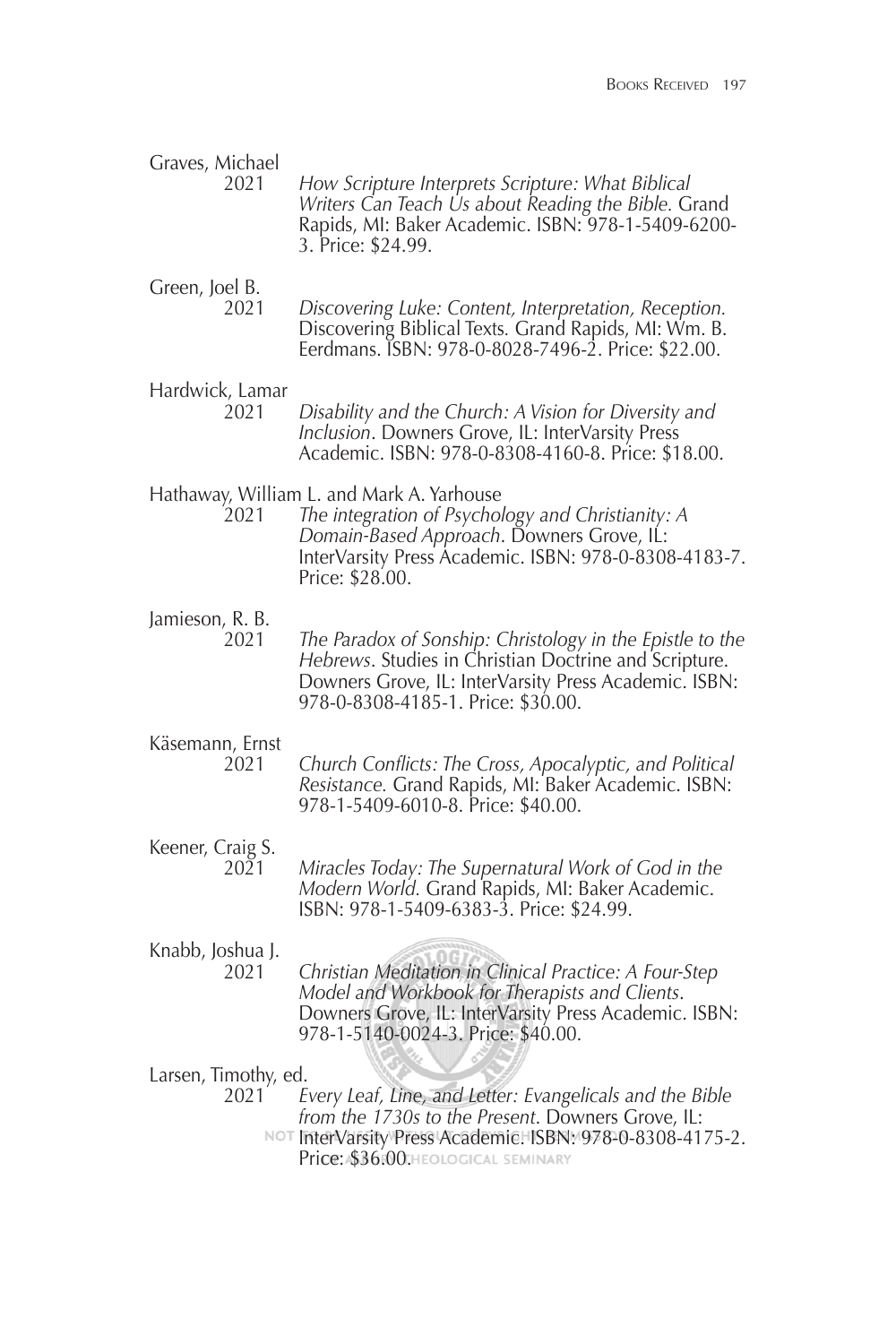Lee, Hak Joon

2021 *Christian Ethics: A New Covenant Model.* Grand Rapids, MI: Wm. B. Eerdmans. ISBN: 978-0-8028- 7687-5. Price: \$47.99.

### Lehner, Ulrich L.

2021 *Think Better: Unlocking the Power of Reason.* Grand Rapids, MI: Baker Academic. ISBN: 978-1-5409-6476- 2. Price: \$21.99.

### Levering, Matthew

2021 *The Abuse of Conscience: A Century of Catholic moral Theology.* Grand Rapids, MI: Wm. B. Eerdmans. ISBN: 978-0-8028-7950-9. Price: \$45.00.

### Lewis, Donald M.

 2021 *A Short History of Christian Zionism: From the Reformation to the Twenty-First Century*. Downers Grove, IL: InterVarsity Press Academic. ISBN: 978-0- 8308-4697-9. Price: \$36.00.

### McKnight, Scot

 2021 *Five Things Biblical Scholars Wish Theologians Knew*. Downers Grove, IL: InterVarsity Press Academic. ISBN: 978-0-8308-4935-2. Price: \$20.00.

## McNall, Joshua M.

<sup>2021</sup>*Perhaps: Reclaiming the Space Between Doubt and Dogmatism*. Downers Grove, IL: InterVarsity Press Academic. ISBN: 978-0-8308-5520-9. Price: \$26.00.

### Markos, Louis<br>2021

<sup>2021</sup>*From Plato to Christ: How Platonic Thought Shaped the Christian Faith*. Downers Grove, IL: InterVarsity Press Academic. ISBN: 978-0-8308-5304-5. Price: \$28.00.

### Mathewson, David L.

2021 *Voice and Mood: A Linguistic Approach.* Essentials of Biblical Greek Grammar. Grand Rapids, MI: Baker<br>Academic. ISBN: 978-1-5409-6143-3. Price: \$22.99.

#### Middleton, J. Richard

2021 *Abraham's Silence: The Binding of Isaac, the Suffering MI: Baker Academic. ISBN: 978-0-8010-9801-7. Price:* \$26.99.<br>NOT TO BE USED WITHOUT COPYRIGHT PERMISSION

- Mohler, R. Albert, Jr., general red. HEOLOGICAL SEMINARY
	- 2021 *NIV Grace and Truth Study Bible.* Grand Rapids, MI: Zondervan Academic. ISBN: 978-0-310-44712-2. Price: \$49.99.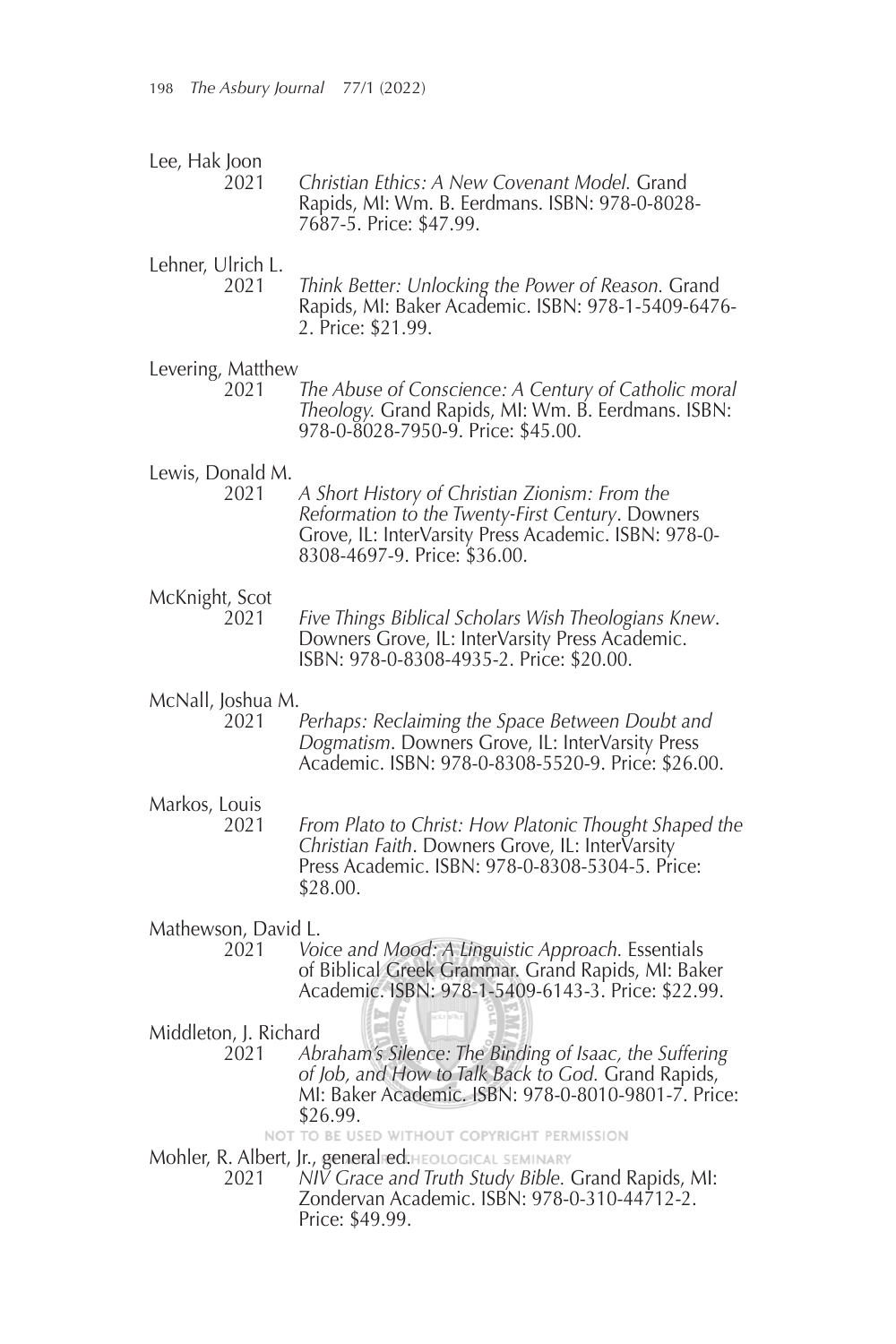| Moo, Douglas J.<br>2021               | A Theology of Paul and His Letters: The Gift of the New<br>Realm in Christ. Biblical Theology of the New<br>Testament Series. Grand Rapids, MI: Zondervan<br>Academic. ISBN: 978-0-310-27090-4. Price: \$54.99.                                           |  |
|---------------------------------------|-----------------------------------------------------------------------------------------------------------------------------------------------------------------------------------------------------------------------------------------------------------|--|
| Morey, Tim<br>2020                    | Planting a Church Without Losing Your Soul. Downers<br>Grove, IL: InterVarsity Press Academic. ISBN:<br>978-0-8308-5279-6. Price: \$22.00.                                                                                                                |  |
|                                       | Muehlhoff, Tim and Richard Langer<br>2020 Winsome Conviction: Disagreeing Without Dividing the<br>Church. Downers Grove, IL: InterVarsity Press<br>Academic. ISBN: 978-0-8308-4799-0. Price: \$17.00.                                                     |  |
| Mukuna, Monique Misenga Ngoie<br>2021 | Cradling Abundance: One African Christian's Story of<br>Empowering Women and Fighting Systemic Poverty.<br>Downers Grove, IL: InterVarsity Press Academic. ISBN:<br>978-0-8308-5298-7. Price: \$26.00.                                                    |  |
| Ortlund, Eric<br>2021                 | Piercing Leviathan: God's Defeat of Evil in the Book of<br>Job. New Studies in Biblical Theology Series. Downers<br>Grove, IL: InterVarsity Press Academic. ISBN: 978-1-<br>5140-0337-4. Price: \$28.00.                                                  |  |
| Pannell, William<br>2021              | The Coming Race Wars: A Cry for Justice, From Civil<br>Rights to Black Lives Matter. Expanded Edition.<br>Downers Grove, IL: InterVarsity Press. ISBN: 978-0-<br>8308-3175-3. Price: \$18.00.                                                             |  |
| 2021                                  | Ream, Todd C., Jerry Pattengale, and Christopher J. Devers, eds.<br>Public Intellectuals and the Common Good: Christian<br>Thinking for Human Flourishing. Downers Grove, IL:<br>InterVarsity Press Academic. ISBN: 978-0-8308-5481-3.<br>Price: \$25.00. |  |
| Russaw, Kimberly D.                   |                                                                                                                                                                                                                                                           |  |

2021 *Revisiting Rahab: Another Look at the Woman of Jericho.* Nashville, TN: Wesley's Foundry Books, General Board of Higher Education and Ministry of the United Methodist Church. ISBN: 978-1-9530-5200-1. Price: \$19.99.

Ruth, Lester and Lim Swee Hong, eds. COPYRIGHT PERMISSION<br>2021 A History of Contemporary Praise and Wo

2021 *A History of Contemporary Praise and Worship: Understanding the Ideas that Reshaped the Protestant Church.* Grand Rapids, MI: Baker Academic. ISBN: 978-0-8010-9828-4. Price: \$44.99.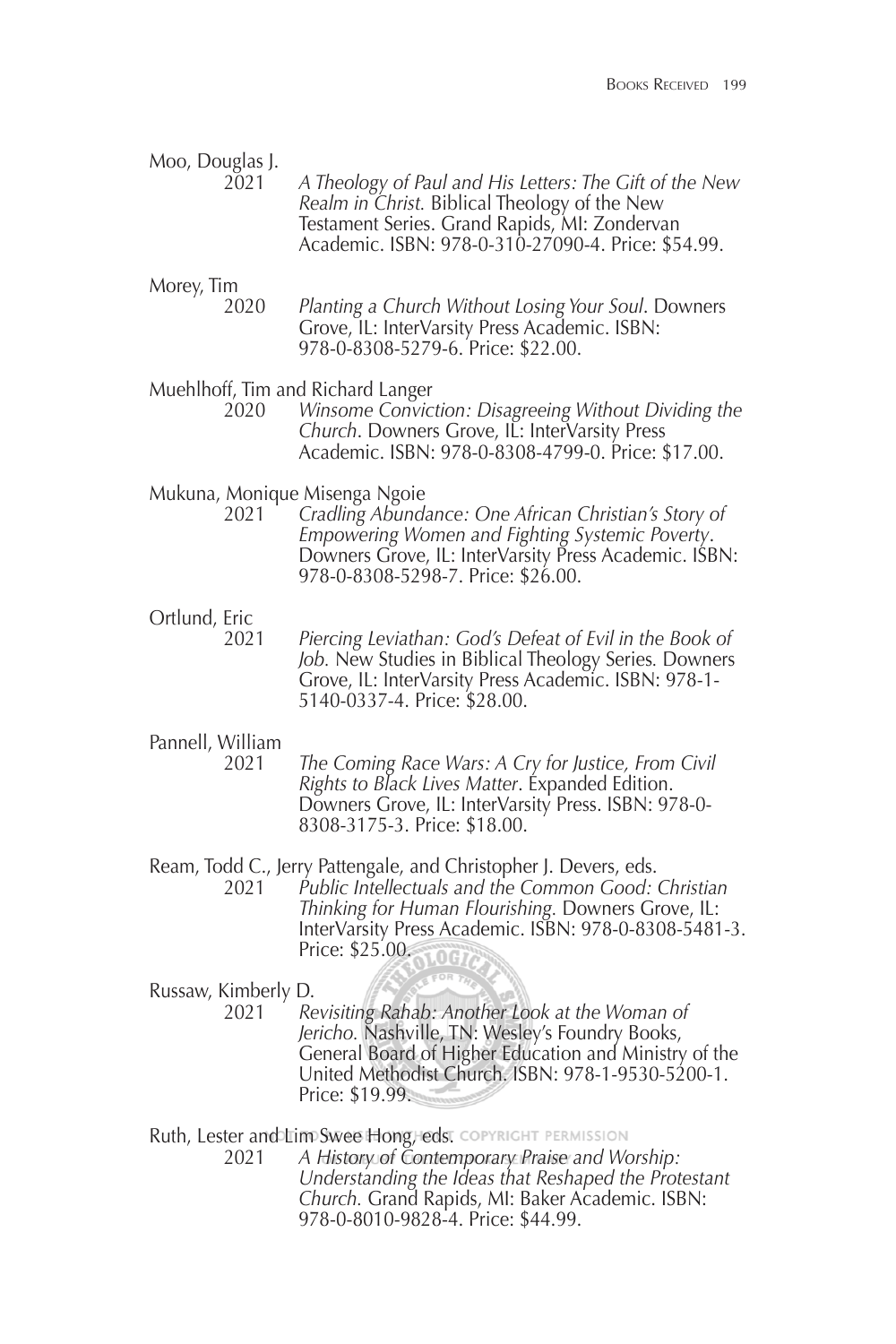| Sanders, Fred |  |
|---------------|--|
|---------------|--|

2021 *Fountain of Salvation: Trinity and Soteriology.* Grand Rapids, MI: Wm. B. Eerdmans. ISBN: 978-0-8028- 7810-6. Price: \$24.99.

### Simmons, William A.

 2021 *The Holy Spirit in the New Testament: A Pentecostal Guide*. Downers Grove, IL: InterVarsity Press Academic. ISBN: 978-0-8308-5274-1. Price: \$28.00.

### Smith, Gordon T.

 2021 *Welcome, Holy Spirit: A Theological and Experiential Introduction*. Downers Grove, IL: InterVarsity Press Academic. ISBN: 978-0-8308-5390-8. Price: \$22.00.

### Snodrass, Klyne R.

2022 *You Need a Better Gospel: Reclaiming the Good News of Participation with Christ.* Grand Rapids, MI: Baker Academic. ISBN: 978-1-5409-6504-2. Price: \$22.99.

### Snyder, Noel A.

**Sermons That Sing: Music and the Practice of**  *Preaching*. Dynamics of Christian Worship. Downers Grove, IL: InterVarsity Press Academic. ISBN: 978-0- 8308-4933-8. Price: \$30.00.

### Stanglin, Keith D.

<sup>2021</sup>*Ethics Beyond Rules: How Christ's Call to Love Informs our Moral Choices.* Grand Rapids, MI: Zondervan Reflective. ISBN: 978-0-310-12090-2. Price: \$26.99.

### Stearns, Richard<br>2021

<sup>2021</sup>*Lead Like It Matters To God: Values-Driven Leadership in a Success-Driven World*. Downers Grove, IL: InterVarsity Press Academic. ISBN: 978-0-8308-4730-3. Price: \$25.00.

### Stringer, Dan

<sup>2021</sup>*Struggling with Evangelicalism: Why I Want to Leave and What It Takes to Stay.* Downers Grove, IL: InterVarsity Press. ISBN: 978-0-8308-4766-2. Price: \$17.00.

### Sun, Chloe T.

<sup>2021</sup>*Conspicuous In His Absence: Studies in the Song of Songs and Esther*. Downers Grove, IL: InterVarsity Press Academic. ISBN: 978-0-8308-5488-2. Price: \$34.00.

#### Thompson, Carolyn Roberts JRY THEOLOGICAL SEMINARY

2021 *Reading German for Theological Studies: A Grammar and Reader.* Grand Rapids, MI: Baker Academic. ISBN: 978-1-5409-6262-1. Price: \$45.00.